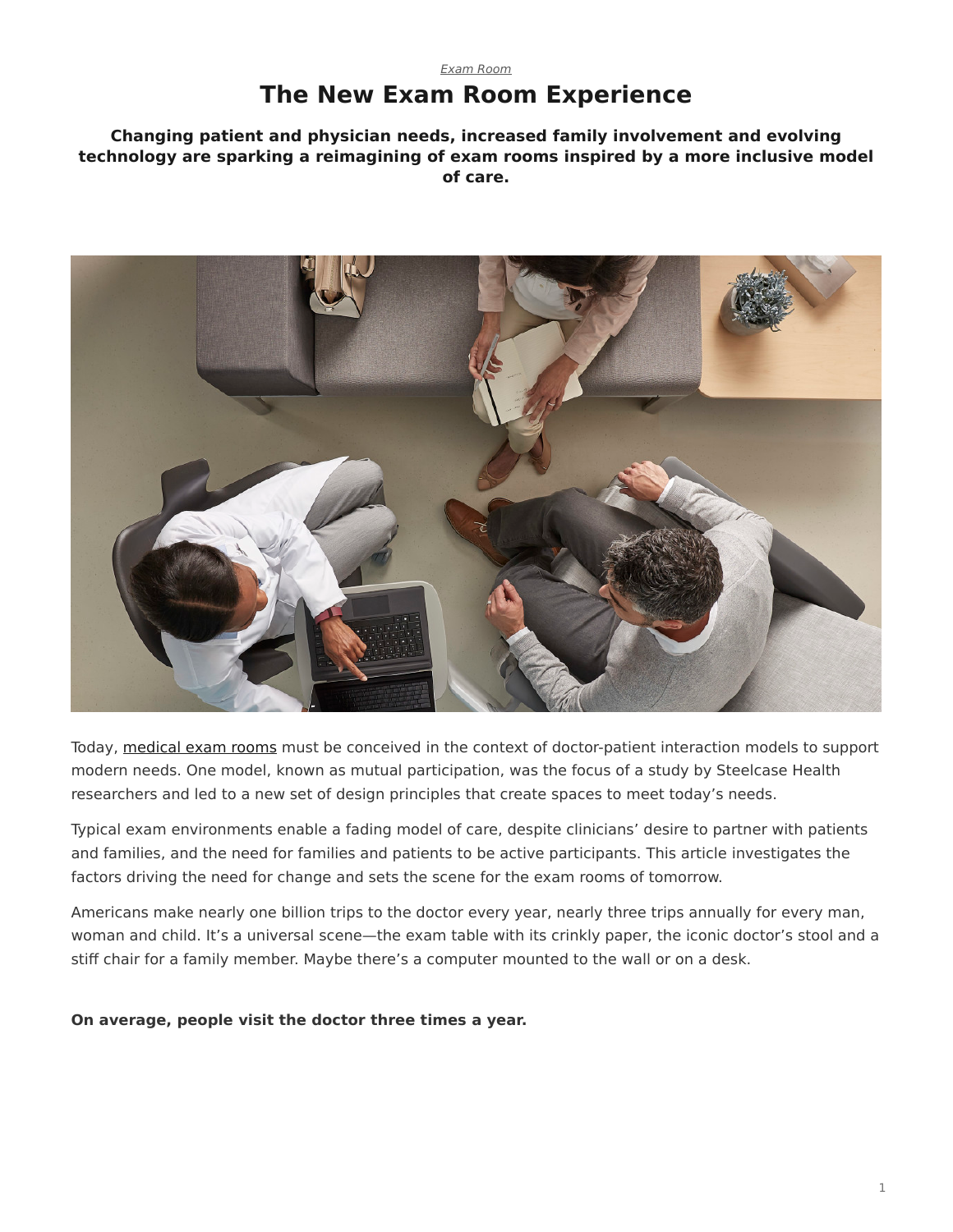Replace the computer with a paper chart and this could be straight out of the 1950s— an era of booming healthcare construction. Nearly 70 years ago, the types of care patients needed were different. Expectations were different. Technology was different. Even the way clinicians and patients interacted was different. Yet many exam rooms today still reflect these outdated needs, failing to deliver optimal experiences for patients, family members and clinicians alike.

## **The Drivers**

In exam rooms everywhere, patients and family members meet with doctors, discuss options and make decisions. More and more, those conversations aren't just about curative steps— "take two tablets and call me in the morning" discussions. They're about lifestyle and behavior changes needed to control and prevent chronic conditions such as hypertension, diabetes and obesity.



These aren't simple one-and-done conversations. They require empathy, understanding and education. But today's exam rooms don't facilitate these types of interactions. Steelcase researchers found that eye-to-eye conversations are made difficult by outdated space configurations, which emphasize the exam table as the most important feature in the room. Access to information required to reach mutual decisions is hard to share, whether it's doctors sharing test results or patients bringing in their own research. Family members are often relegated to a side chair in the corner where they find it difficult to participate in the conversation.

"The patient-centered care movement has put an emphasis on addressing the healthcare needs, preferences and values of patients in order to effectively deliver care," says Caroline Kelly, researcher, WorkSpace Futures, Steelcase Health.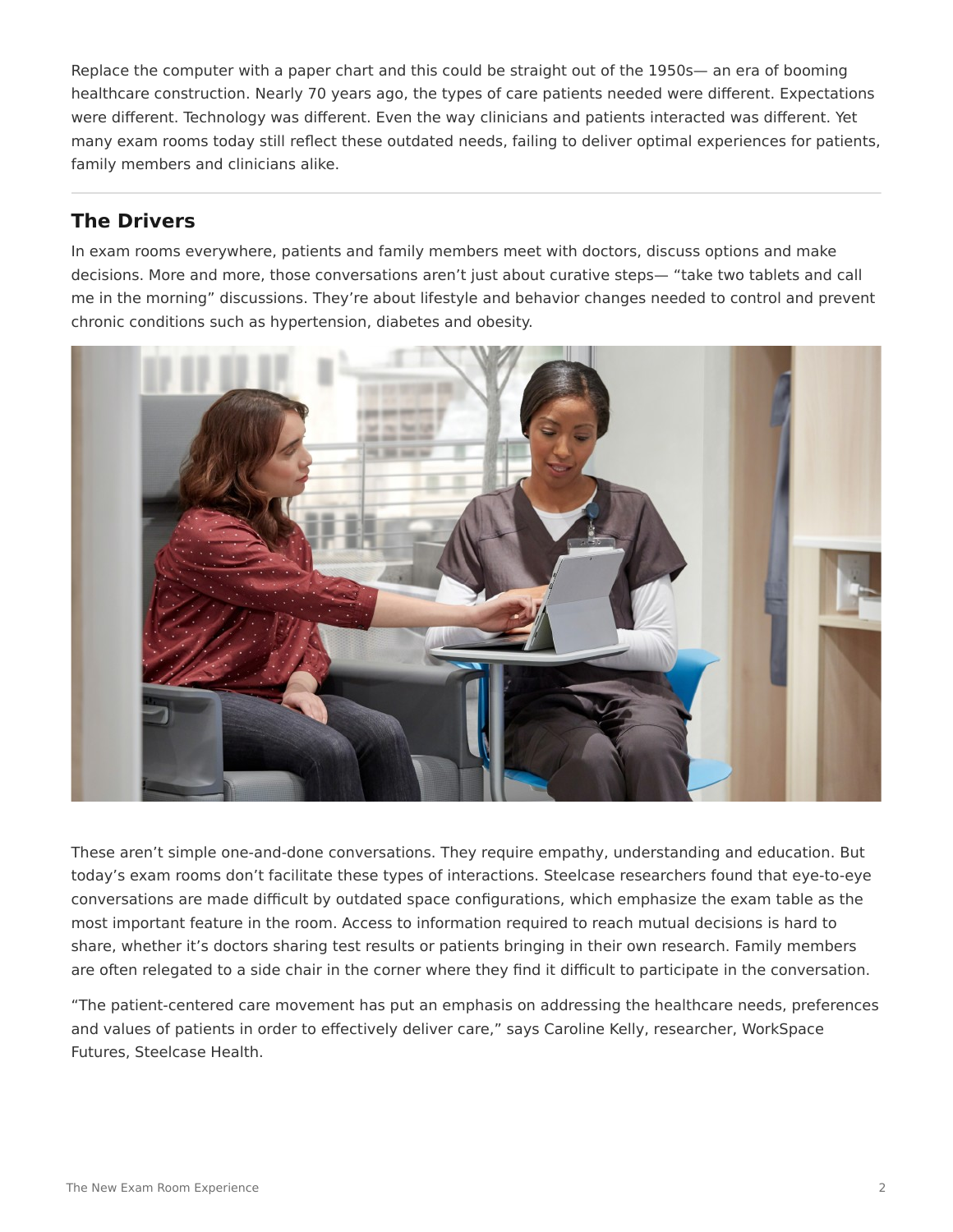"But most exam rooms are designed to support a doctor-centered process. The design doesn't effectively promote eye-to-eye and face-to-face interactions that build relationships and enable shared decision-making. Our research showed the design of the room gives little consideration to the needs of the patient beyond his or her experience on the exam table, or the family member who acts as a care partner."

In those same exam rooms, physicians are faced with greater pressure to deliver more efficient care—to spend less time with patients and, at the same time, provide an exceptional experience. Clinicians are keenly and, some might say, painfully aware that patient satisfaction scores directly impact compensation models and influence patients' choice of healthcare providers in an increasingly competitive environment. The addition of technology, with the recent wide adoption of electronic medical records, brings added complexity as it's both a benefit and a barrier to the doctor-patient relationship, providing vital information but inserting an additional player in a small setting. Physicians struggle to adopt comfortable conversational postures and maintain eye contact while they chart from their stool, often leaning up against a wall for awkward back support. The scene is further complicated by the fact that many doctors struggle daily with symptoms of mental and emotional burnout, feeling they're on autopilot instead of being hands-on healers.

"Clearly, today's exam rooms aren't built to support mutual participation," says Patricia Wang, researcher, WorkSpace Futures, Steelcase Health, who worked alongside Kelly on the study, "This is how doctors want to partner with their patients. Mutual participation activates the patient-centered approach in the exam room. This is considered an indicator of high-quality care, which is the priority of health organizations everywhere. By leveraging their built environment, they can further advance their mission."

# **HEALTHCARE SPACES AND INTERACTION MODELS**

Throughout history, the doctor-patient relationship has morphed, and today it continues to evolve as modern needs eclipse past models in which doctors maintained control and held medical information exclusively and patients were viewed as passive participants, expected to follow doctor's orders without question.

In certain situations such as surgery, the physician still needs to maintain control over the patient and focus on a specific illness or body part. Scholars Szaz & Hollender describe this model like the interaction between a parent and child, where the doctor's role is to tell the patient what to do and the patient's role is to cooperate. This interaction can be seen in patient rooms, imaging suites and treatment areas where clinicians may be delivering medications or changing dressings, positioning a patient for a scan or administering chemotherapy.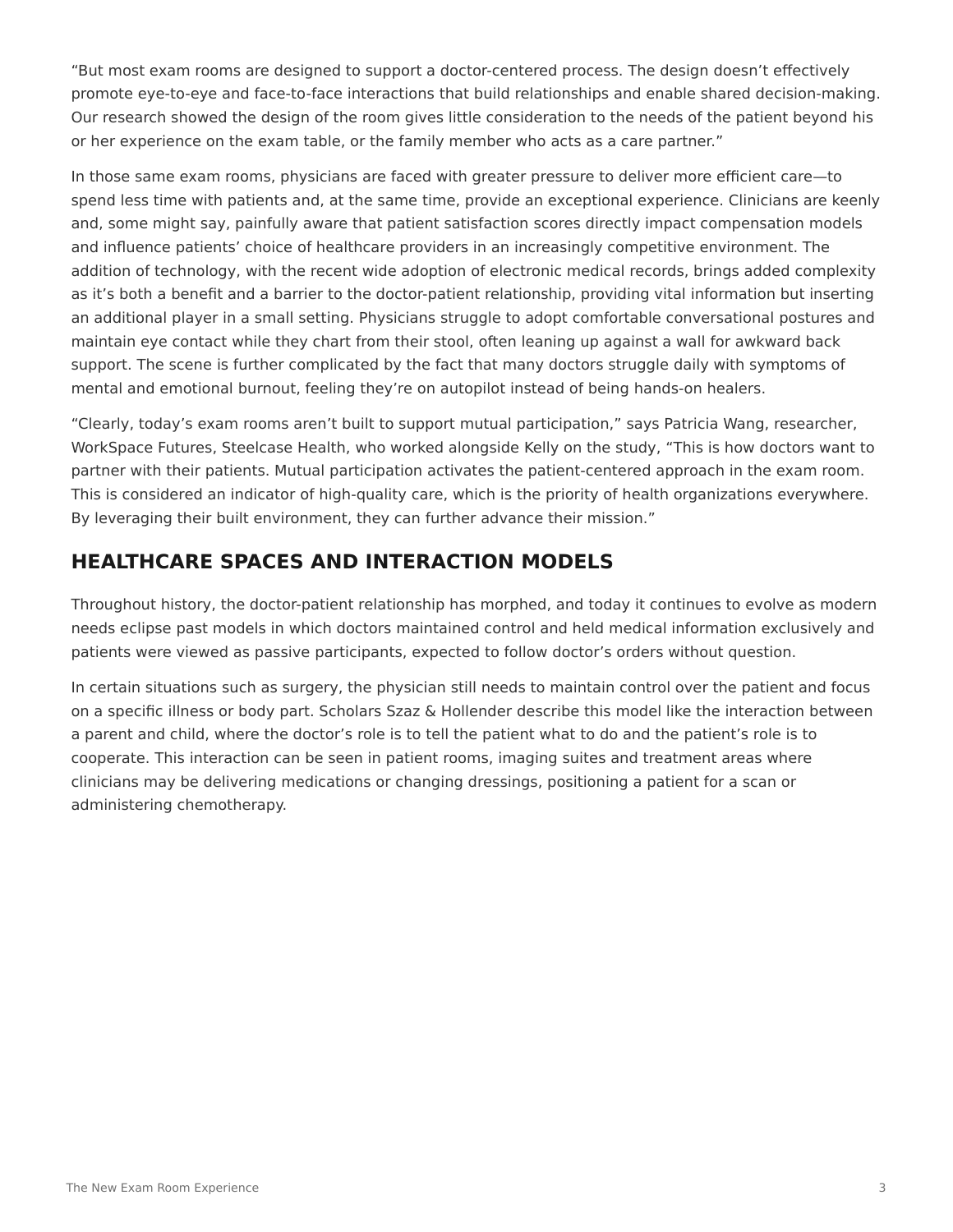

However, in other healthcare spaces and interactions, the dynamic shifts—agency is shared between the patient and doctor and the perspective of "patient as disease" transitions to "patient as person." Szaz and Hollender recognized that chronic illnesses required a different sort of interaction. They proposed a model of mutual participation which they described as "a doctor-patient partnership, where the doctor helps the patient to help themselves." Mutual participation is best suited for the care of chronic conditions because the treatment plan is carried out by the patient at home, away from the direct actions and control of the doctor. However, information sharing and decision making, central to the care of the patient, happen in the exam room.

**"The patient-centered care movement has put an emphasis on addressing the healthcare needs, preferences and values of patients in order to effectively deliver care."**

**CAROLINE KELLY** | Principal Researcher Steelcase Health

### **DEFINING MUTUAL PARTICIPATION**

Based on historical and academic models and through their observational research and expert interviews, Steelcase Health researchers define mutual participation in three dimensions: *interpersonal sensitivity, egalitarian presence* and *shared decision-making*. Each of these principles is essential for transforming the exam room into a space that fosters patient-centered care.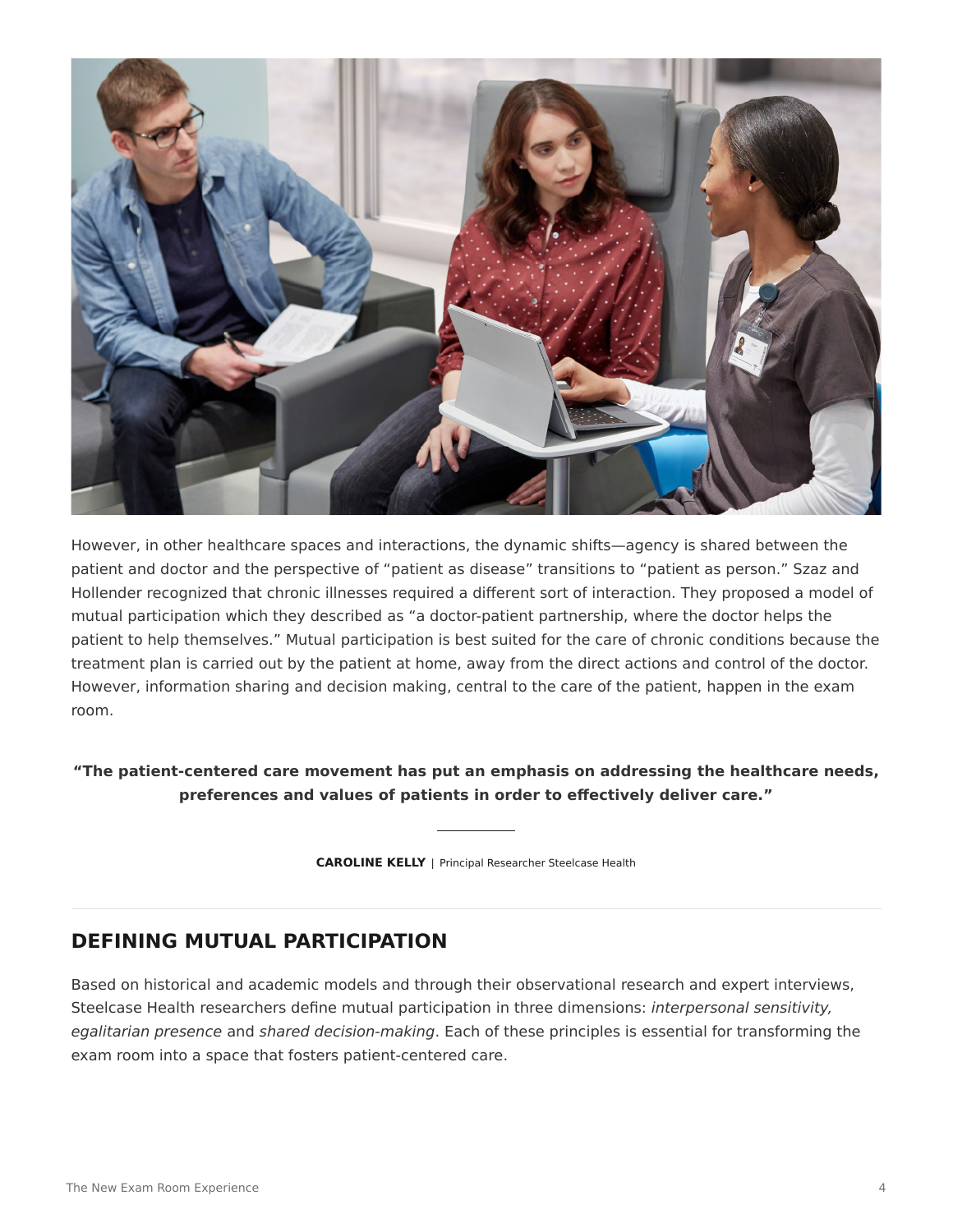

**Interpersonal sensitivity** addresses the fundamental orientation the doctor and patient have toward one another. The doctor approaches the patient holistically, not just as a disease or symptom. This biopsychosocial approach recognizes that a patient's health is affected by biology, psychological factors such as personality and mood, and social factors such as relationships, economic status and education. But interpersonal sensitivity is intended to work both ways—the patient needs to recognize that doctors are people too, and they bring their own values, experiences and needs to the interaction.

While interpersonal sensitivity positions doctors and patients as multifaceted individuals, **egalitarian presence** addresses the dynamic between them.

A systematic review of research on patient decision-making roles found that there is a growing trend for patients to want to share in decision-making with doctors. For true shared decision-making to occur, both share information, build consensus about preferred treatment and reach agreement on a treatment plan. Doctors, patients and their families need to be able to engage in shared **decision-making** to the extent they desire and are able. Regardless of their preferences, the design of the exam room should not be a barrier to this interaction.

**When everyone is present in a way that allows for shared control, collaboration can occur more naturally.**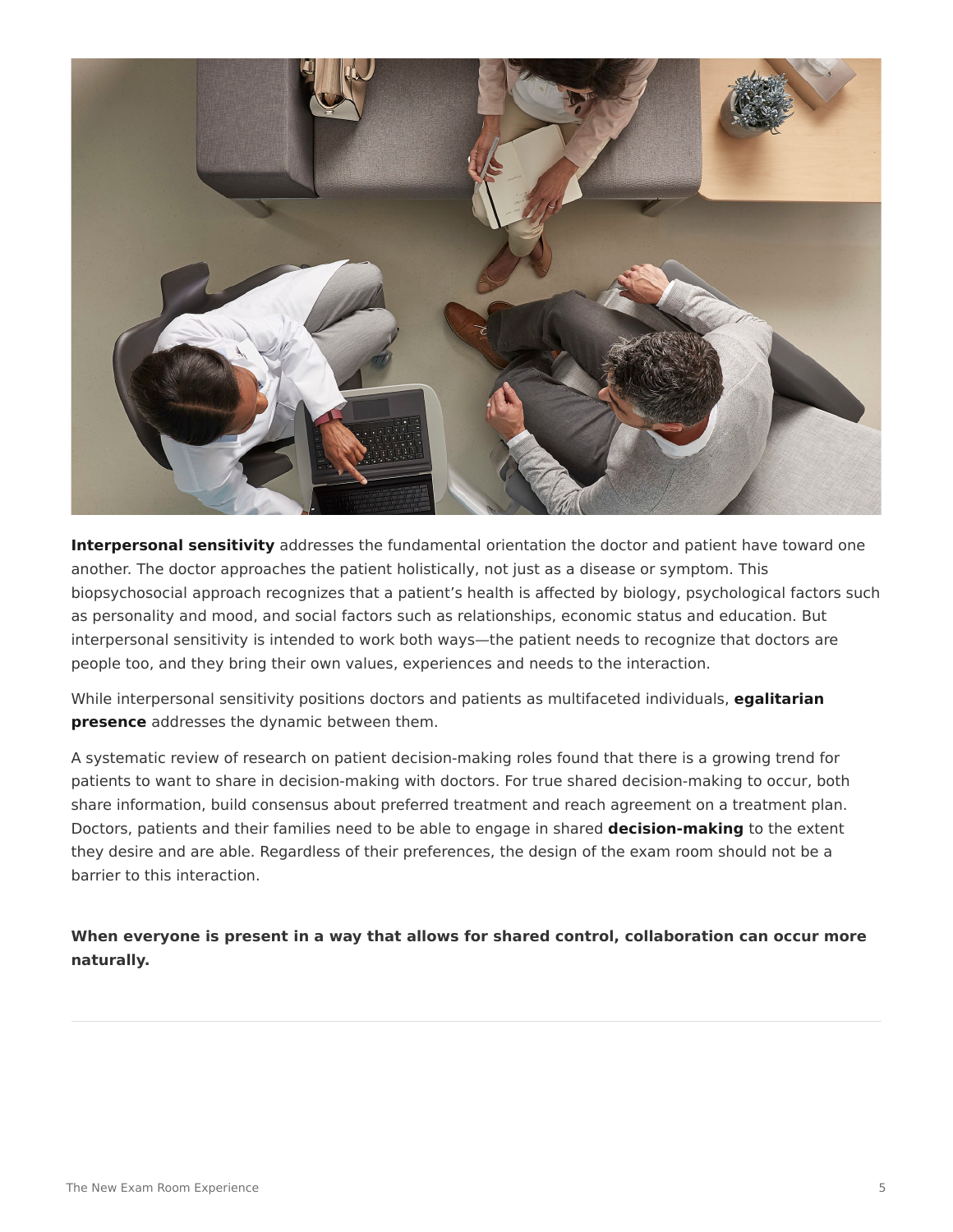# **BRINGING IT ALL TOGETHER**

To support interpersonal sensitivity, egalitarian presence and shared decision-making the exam room must contribute new ways to share information, examine patients and interact with both family members and technology.

For exam rooms to support physical examinations and also facilitate these desired behaviors, a new design paradigm is needed. Steelcase researchers call it "The Diamond." It allows greater involvement for provider, patient and family, as well as shared access to information.

"The Diamond supports the key behaviors of mutual participation," Wang says. "The orientation of the participants allows eye-to-eye contact and shoulder-to-shoulder interaction, and includes the presence of information in the dynamic. In some exam rooms, the traditional exam table can easily be replaced with a lower exam chair, so patient, physician and family members are all at the same level. Easy access to technology and tools allows for a fluid transition between activities, and a monitor displays important information for shared decision making."

This new paradigm supports the behaviors that are essential for effective healthcare and maintaining personal relationships between patients and staff that impact satisfaction scores. It includes family as equally important in the patient's health, and supports clinicians' physical needs as well. Instead of being intrusive, technology is sensitively integrated into the experience to support conversation.

## **The Full Experience**

These insights from Steelcase research led directly to product design, resulting in a new clinician chair that's mobile, flexible and ergonomic and supports both technology and charting: Node with ShareSurface. It occupies a small footprint in the exam room but makes a big impact. "Node with ShareSurface allows clinicians to quickly change positions in the room and fluidly share their screens with patients and their families as they collaborate on their care," says Kelly. "This can lead to improved patient outcomes, as well as improved satisfaction."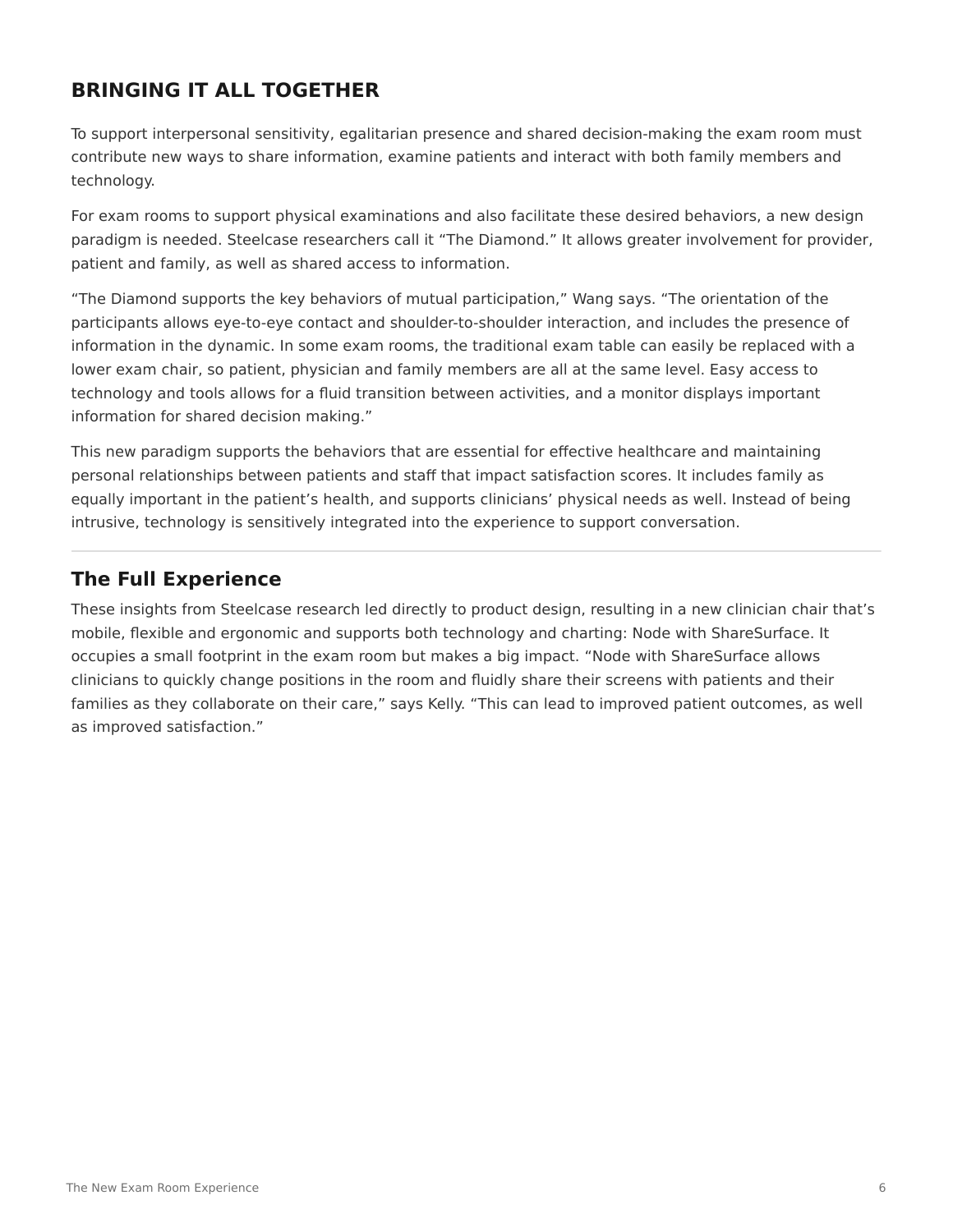

Exam rooms today must be hardworking, high-functioning spaces that encourage the activities, interactions and technologies that create and sustain connected, satisfying and effective health experiences. New paradigms such as The Diamond must be incorporated into space planning, reconciling the desire for both empathy and clinical efficiency.

#### **Featured Product**



**[Aspekt](https://www.steelcase.com/products/healthcare-seating/aspekt/)**